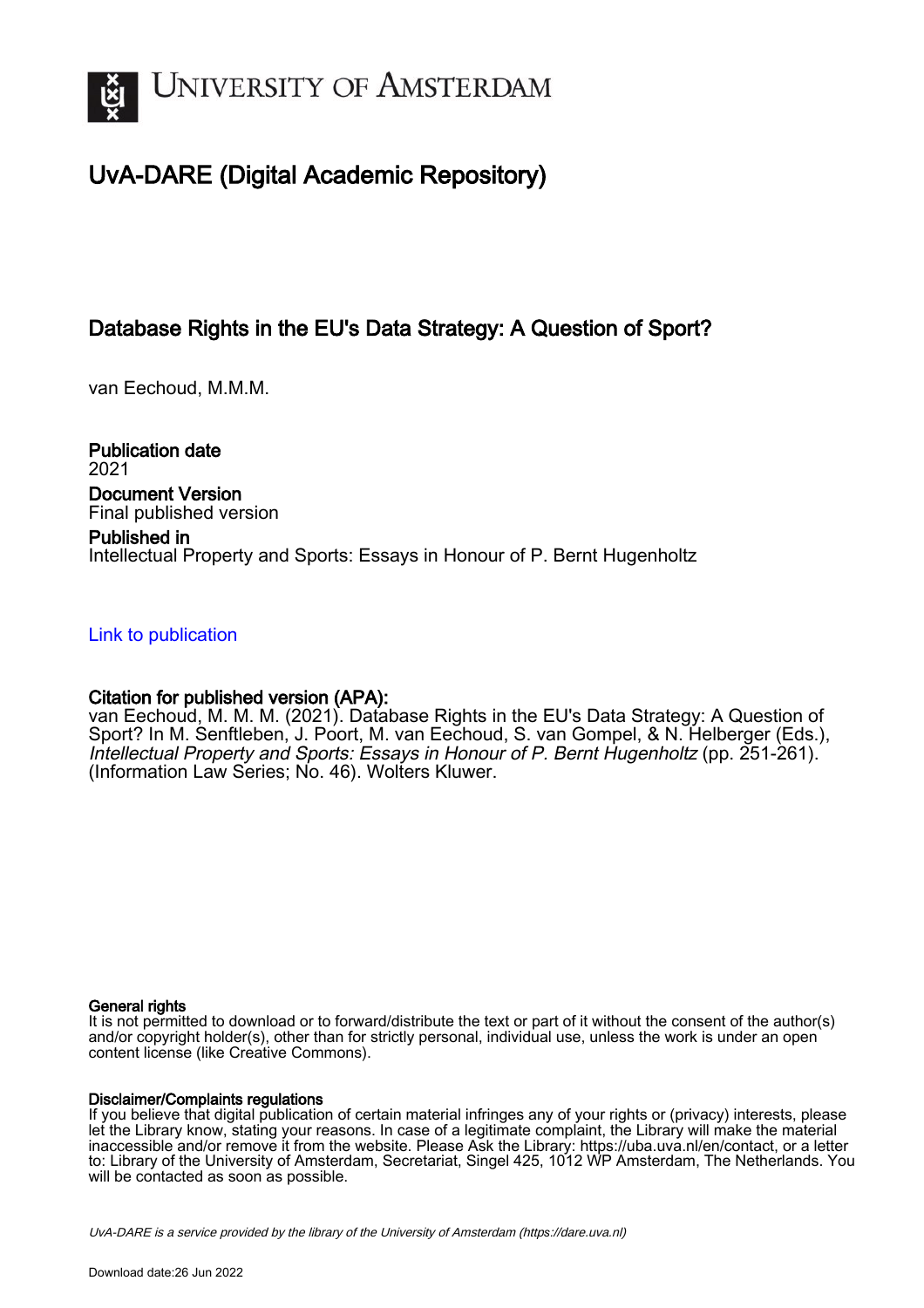## Database Rights in the EU's Data Strategy: A Question of Sport?

*Mireille van Eechoud*

#### **1. THE INTRODUCTION OF THE DATABASE RIGHT**

When in the early 1990s, the EU first launched plans to introduce the *sui generis* database right, Bernt Hugenholtz was one of its most vocal critics.<sup>1</sup> For a while, on the many occasions he was invited to speak about copyright in prestigious European and American academic institutions, for policy-makers across the globe and for thinktanks, the protection of databases seemed to be his favourite theme. Two criticisms stand out for me in his work. First, that it is unclear whether a special intellectual property right in databases is necessary to have, rather than a more modest form of protection, e.g. based in unfair competition law. And secondly, if there is a case to be made for the *sui generis* right, then surely databases that are a 'spin-off', that is, a by-product of an organisations' regular activities, should be treated differently, especially if they concern single source data.

It cannot be a coincidence – but then again, in the larger scheme of things it probably is – that the first cases brought before the European Court of Justice on the new *sui generis* database right were about sports and spin-offs. Below I shall turn to this seminal quartet of decisions concerning the use of horseracing

<sup>1.</sup> Unfortunately for non-Dutch speaking persons, Hugenholtz' most severe criticism is in Dutch: 'De Databankrichtlijn eindelijk aanvaard. Een zeer kritisch commentaar', 4 *Computerrecht* (1996), 131–138. See also P.B. Hugenholtz, 'Implementing the database directive', in P. Hugenholtz, J. Kabel and G.H.J. Mom, *Intellectual Property and Information Law: Essays in Honour of Herman Cohen Jehoram* (Kluwer Law International, The Hague, 1998), 183–200, calling the lawful user an 'especially tragic figure in the Directive's scheme of things …'.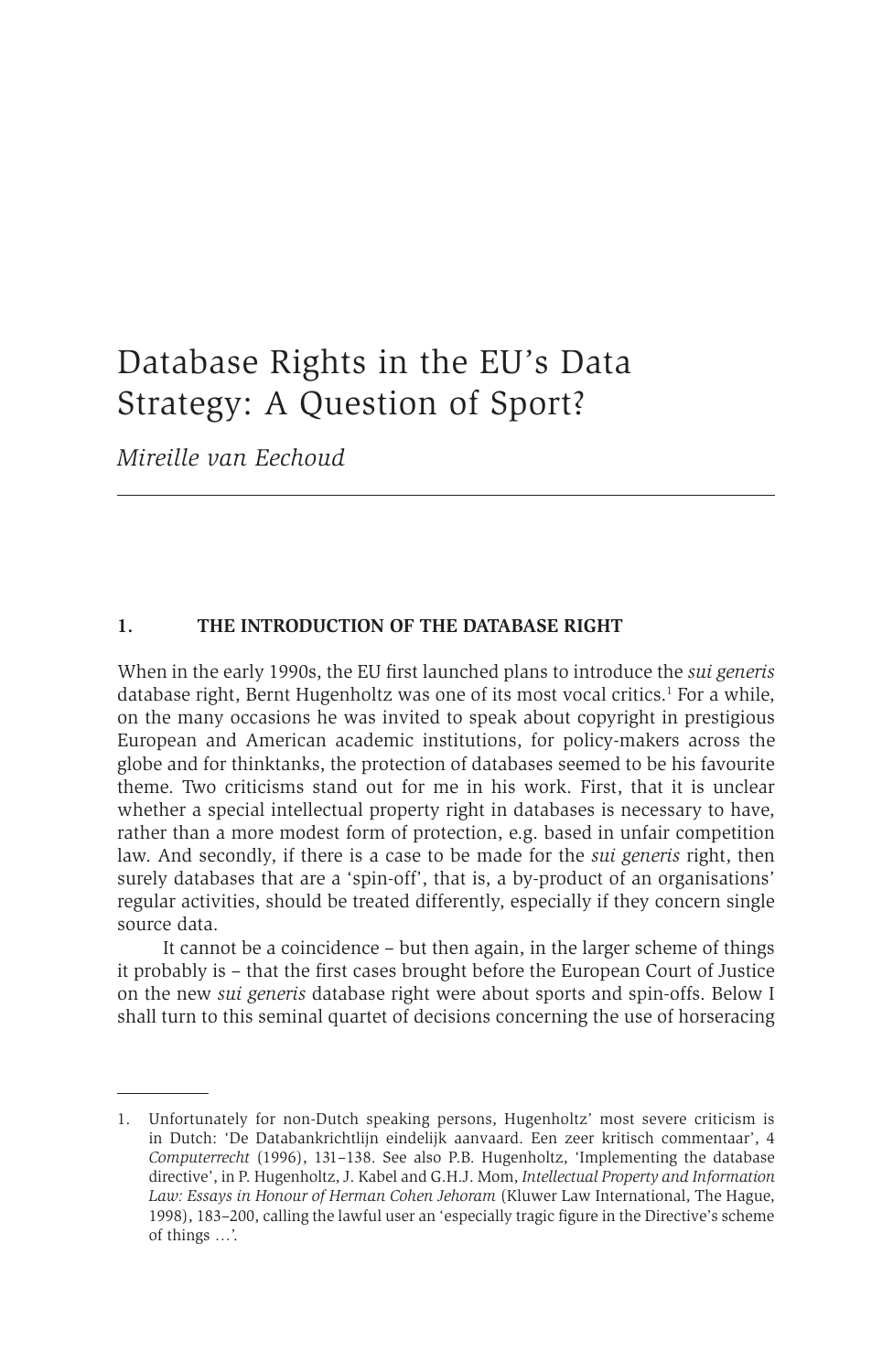data and fixtures of the English and Scottish football leagues.2 For now, it is worth noting that in its first quarter century, the Database Directive's *sui generis* right was the subject of a modest thirteen judgments given on preliminary references. Three concerned the activities of specialised search engines (*Innoweb*, *Ryanair*, CV-Online Latvia),<sup>3</sup> three related to the use of government data (company register data in *Compass-Datenbank*, legal data in *Apis-Hristovich*, mapping data in *Freistaat Bayern*)4 and one dealt with what could be labelled university research data (*Directmedia Publishing*, on the re-use of a university professor's list of important poems).<sup>5</sup> The remaining six were about sports data, and resulted in the four first ever judgments on the Database Directive delivered on 4 November 2004, and two more on football betting data in 2012.<sup>6</sup>

In 2021, the European Commission is conducting a review of the Database Directive, as part of its wider package of measures to put in place a regulatory and support framework to implement its data strategy. The 'Data Strategy' has been in the making for nearly a decade. Data is held to be an essential resource for economic growth and societal progress.<sup>7</sup> The European Commission states that action is required because

a single market for data will make the EU more competitive globally and will enable innovative processes, products and services. Industrial and commercial data are key drivers of the digital economy. The European Data Strategy will make more data available for use in the economy and society, while keeping those who generate the data in control.<sup>8</sup>

<sup>2.</sup> CJEU 9 November 2004, case C-444/02, *Fixtures Marketing/OPAP*, CLI:EU:C:2004:697; case C-338/02, *Fixtures Marketing*/*Svenska Spel AB*, ECLI:EU:C:2004:696; case C-203/02, *British Horse Racing Board and others/William Hill*, ECLI:EU:C:2004:695; case C-46/02, *Fixtures Marketing/Oy Veikkaus*, ECLI:EU:C:2004:694; see M. Davison and P.B. Hugenholtz, 'Football Fixtures, Horseraces and Spin-offs: The ECJ Domesticates the Database Right', *EIPR* (2005), 113.

<sup>3.</sup> CJEU 19 December 2013, case C-202/12, *Innoweb/Wegener*, ECLI:EU:C:2013:850; CJEU 15 January 2015, case C-30/14, *Ryanair/PR Aviation*, ECLI:EU:C:2015:10; CJEU 3 June 2021, case C-762/19, *CV-Online Latvia/Melons*, ECLI:EU:C:2021:434.

<sup>4.</sup> CJEU 2 July 2012, case C-138/11, *Compass-Datenbank/Austria*, ECLI:EU:C:2012:449; C-545/07; CJEU 5 March 2009, case C-545/07, *Apis-Hristovich/Lakorda*, ECLI:EU:C:2009:132, CJEU, 29 October 2015, case C-490/14, *Freistaat Bayern/Verlag Esterbauer GmbH*, ECLI:EU:C:2015:735 (preliminary question asked concerned the definition of a database).

<sup>5.</sup> CJEU 9 October 2008, case C-304/07, *Directmedia Publishing/Albert-Ludwigs-Universität Freiburg*, ECLI:EU:C:2008:552.

<sup>6.</sup> CJEU 18 October 2012, case C-173/11, *Football Dataco and others/Sportaradar AG*, ECLI:EU: C:2012:642; CJEU 1 March 2012, case C-604/10, *Football Dataco and others/Yahoo! and others,* ECLI:EU:C:2012:115

<sup>7.</sup> European Commission. Directorate General for Communication. (2020). *The European data strategy: shaping Europe's digital future.* Publications Office. https://data.europa.eu/ doi/10.2775/645928.

<sup>8.</sup> Prior policy papers include: Communication from the Commission to the European Parliament, the Council, the European Economic and Social Committee and the Committee of the Regions: Towards a thriving data-driven economy (COM(2014) 442 final); Communication from the Commission to the European Parliament, the Council, the European Economic and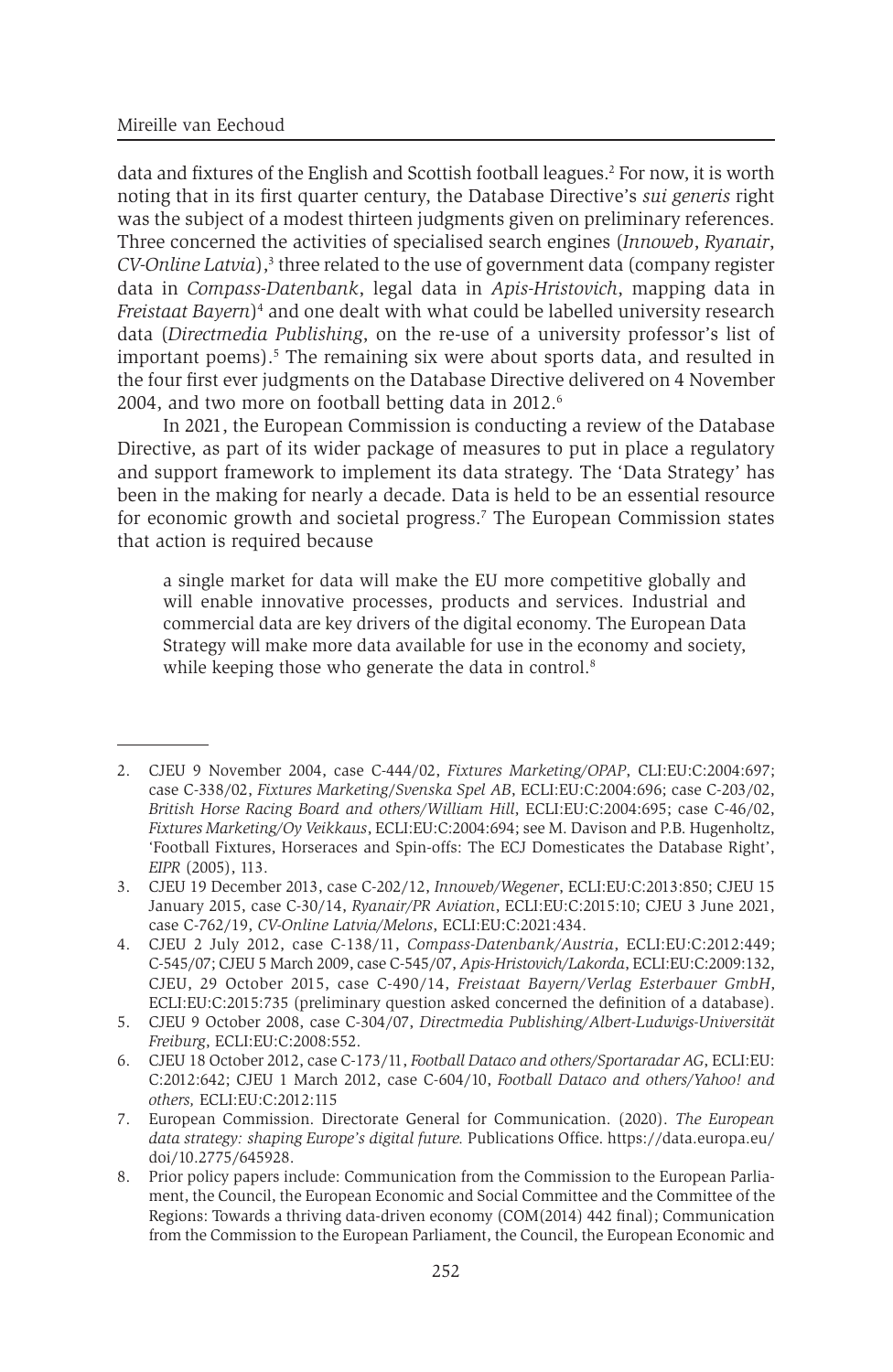The Data Strategy includes measures meant to promote data-sharing, ensure the free flow of (non-personal) data while safeguarding confidentiality and a return on investment, and make more public sector data available for re-use. Buzzwords include data sovereignty, data altruism and data spaces. The agenda is ambitious.

In this contribution I look at the place of the Database Directive in the wider Data Strategy, with some observations on how it plays out in sports data markets. After a few observations on sports data markets and players, some key issues are set out with respect to the applicability of the *sui generis* right to sports data. In particular, I will address the thorny issue of what counts as an investment in the collection and presentation of data, rather than in data creation, and the extent to which the use of observable data can be prevented. Moving on, this contribution sketches the main ingredients of the EU Data Strategy, its impact and relevance to database rights. It concludes with some observations on how the *sui generis* database right may be revised as a result of the Data Strategy.

#### **2. SPORTS DATA MARKETS AND PLAYERS**

Today, the global sports data market is estimated by some to be worth nearly USD 900 million annually.9 Data are important for sports clubs and teams themselves, for purposes such as performance assessment through biometrics, monitoring player health, and analysis of competitors. But data also matter for broadcasters and their audiences, such as for prospective, real-time and post-play analysis of games, for media outlets, game developers and many other parties. The sports data market has various segments. A major distinction is between 'on field' data, which relate to sports as played and to sports players, and 'off field' data, which relate to fans/audiences, ticket sales, and so on. It is particularly the 'on field' types of data that are intensively commodified and that leagues, clubs and teams seek to control. Major companies providing data analytics and services include the likes of IBM, Oracle, SAP, SAS Institute and Sportradar AG.10 Increasingly, the capture of data is automated. Data for sports betting remains an important segment. Betting services are becoming ever more sophisticated, using historical data and live game metrics (e.g. passes, attempts, ball possession) to provide more betting opportunities, including 'in-game' (live) betting.

Given the continued growth of sports data markets, $<sup>11</sup>$  it stands to reason</sup> that control over the production, access and use of such data remains a key concern for many (private) parties. Considering the importance of sports in contemporary society, there are also public interests at stake. For the purposes of this contribution, I shall lump together leagues, clubs, teams, individual

Social Committee and the Committee of the Regions: Building a European data economy (COM(2017) 9 final).

<sup>9.</sup> GrandView Research, *Global Sports Analytics Market Size Report 2021–2028*, April 2021.

<sup>10.</sup> See e.g. https://www.ibm.com/sports, https://www.sap.com/products/sports-one.html, https://www.sportradar.com/. The latter was a party in the dispute that led to case C-173/11 *supra* note 6.

<sup>11.</sup> T. Leonard, 'The 'Moneyball' Evolution: Artificial Intelligence, Athlete Data and The Future Of Sports Betting', *Forbes*, 7 November 2019.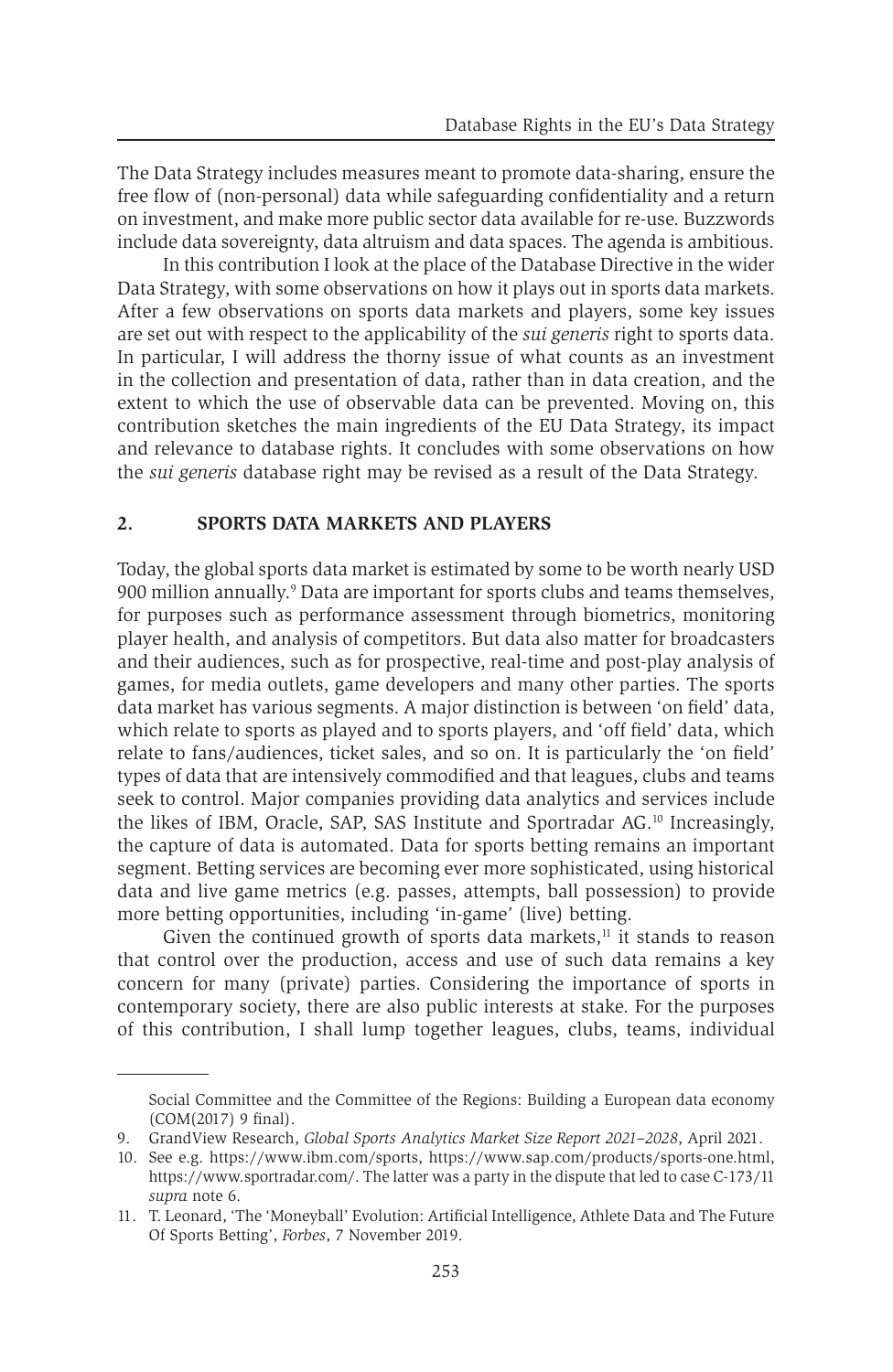players and their management, and together call these 'sports producers'. Of course, their interests do not necessarily align. This is clear from conflicts over publicity rights (see the contributions elsewhere in this volume), but also from the everlasting battles over broadcasting rights, and from the recent failed attempt by top European football clubs to start a breakaway super league.12 However, with respect to the use of data produced as a result of their combined efforts, the various sports producers of data will generally share an interest in its use by 'secondary users', that is all the different types of stakeholders who seek access to and use of sports data to be able to provide their key services, including betting services, news and entertainment, and eGames development.

The Database Directive and its *sui generis* right will likely continue to be of importance, together with key legal mechanisms such as trademark protection, copyright and related rights, trade secrecy laws, publicity rights, and of course contract law. The latter is relevant in all parts of the data value chain, for example from the contractual obligations of broadcasters and streaming services who have acquired rights to communicate sports events to the public, to the conditions imposed on stadium visitors to manage what gets recorded in stadiums (through the 'house right', i.e., the leverage deriving from being able to control access to venues).

#### **3. THE** *SUI GENERIS* **RIGHT FOR SPORTS DATA**

In a nutshell, the protection offered under the Database Directive is as follows. To constitute a 'database' under the Directive there must be a 'collection of independent works, data or other materials arranged in a systematic or methodical way and individually accessible by electronic or other means' (Art. 1(1) Database Directive). Excluded from protection are computer programs used in the making or operation of databases. A database can be protected by copyright and the *sui generis* right simultaneously, if the relevant criteria are met. Copyright protection arises for such collections that 'by reason of the selection or arrangement of their contents, constitute the author's own intellectual creation' (Art. 3(1) Database Directive). No other criteria shall be applied to determine eligibility for copyright protection. Copyright does not extend to the contents. A *sui generis* right arises where 'there has been qualitatively and/or quantitatively a substantial investment in either the obtaining, verification or presentation of the contents'  $(Art. 7(1))$ Database Directive).

The *sui generis* right protects against 'extraction and/or re-utilization of the whole or of a substantial part, evaluated qualitatively and/or quantitatively, of the contents'. It can also be leveraged against repeated and systematic extraction and/ or re-utilisation of insubstantial parts which conflict with a normal exploitation of a database or which unreasonably prejudice the legitimate interests of the database producer (Art. 7(5) Database Directive). Various legitimate uses exist,

<sup>12.</sup> S. Evans, 'Top European clubs announce breakaway Super League', *Reuters*, 18 April 2021 https://www.reuters.com/world/uk/top-european-clubs-announce-breakaway-superleague-2021-04-18/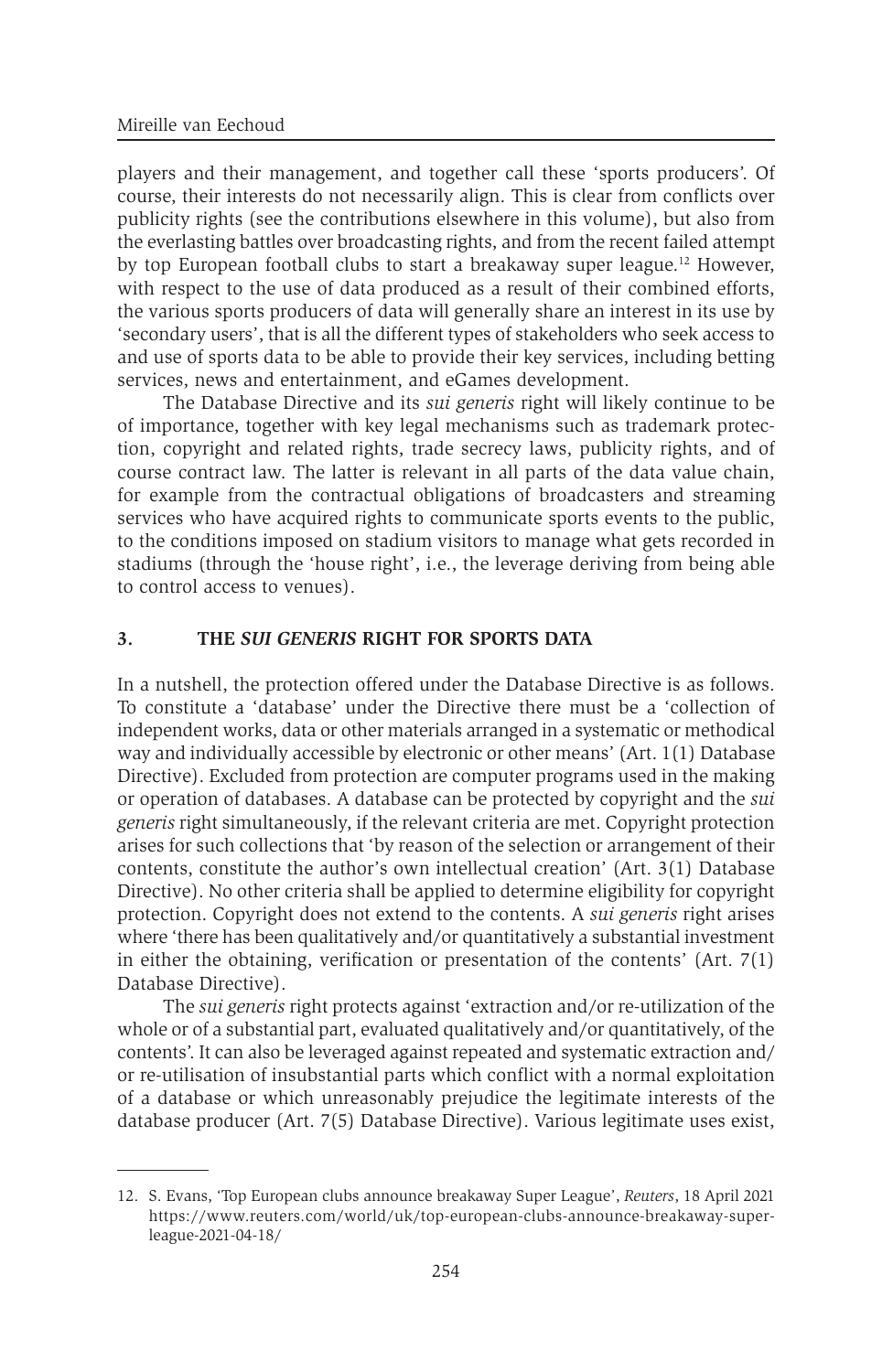which the producer cannot override by contract (Art. 8(1) Database Directive). For databases that are not protected under the Database Directive, the contractual terms can be more restrictive, depending also on national law.13

The initial owner of the *sui generis* right is the producer (maker),<sup>14</sup> that is, 'the person who takes the initiative and the risk of investing' (Recital 41 Database Directive).

In the early stages of policy-making, there was still the idea on the table that not all producers of databases need protection, especially not those where data collections are the by-product of another (main) activity ('spin-off databases'). This is often the case in the public sector, where bodies collect and maintain vast amounts of data in the exercise of public tasks. But for private actors too, databases are often a natural outcome of principal activities: the overview of houses for sale that an estate agent keeps, or stock lists of car dealers. And, ideas were floated that if there was only one source for data, a system of mandatory licensing might be good to have. In the Netherlands, Hugenholtz along with Verkade – who elsewhere in this volume proposes the introduction of a Lex Hugenholtz to protect portraits – and others had played an essential role in the development of this so-called 'spin-off doctrine'. By the time the millennium approached, a wide body of legal scholars, as well as the Dutch government, had subscribed to the spin-off doctrine, although its exact boundaries remained somewhat vague. Courts on the other hand did not recognise it (apart from the occasional district court),15 especially not once the Database Directive was in force. The CJEU in *Fixtures Marketing/OPAP* made it clear that the fact that a database is a spin-off does not as such prevent *sui generis* rights from arising. And as is well-known, the Directive makes no distinction between databases produced in the public or private sector.

The first four preliminary references to the Court of Justice centred on the question of what type and level of investment was needed for it to be substantial, and what type of costs count. Furthermore, the Court was asked to provide guidance on what constitutes extraction of re-use of a substantial part, quantitatively or qualitatively speaking.

In those first cases, database rights were claimed in the schedules of football league competitions and in horseracing. The case of the football fixtures concerned dates, teams and places for some 2,000 matches played during each season. In the horseracing case, a betting company used certain data on races such as horses in the race, the date, time and/or name of the race, and racecourse. The ultimate source of this data was a massive database controlled by the British Horseracing Board, which has data on, inter alia, the pedigrees of some one million horses, horse owners, and data on races to be held in the UK including information on eligibility to enter the race, deadlines for entries, and prizes.

<sup>13.</sup> Case C-30/14 (*Ryanair/PR Aviation*), *supra* note 3.

<sup>14.</sup> Art. 11 Database Directive sets out additional criteria for rightholders not based in the EU.

<sup>15.</sup> For an in-depth analysis, see A.C. Beunen, *Protection for Databases: The European Database Directive and its Effects in the Netherlands, France and the United Kingdom* (Wolf Legal Publishers, Nijmegen, 2007) https://hdl.handle.net/1887/12038.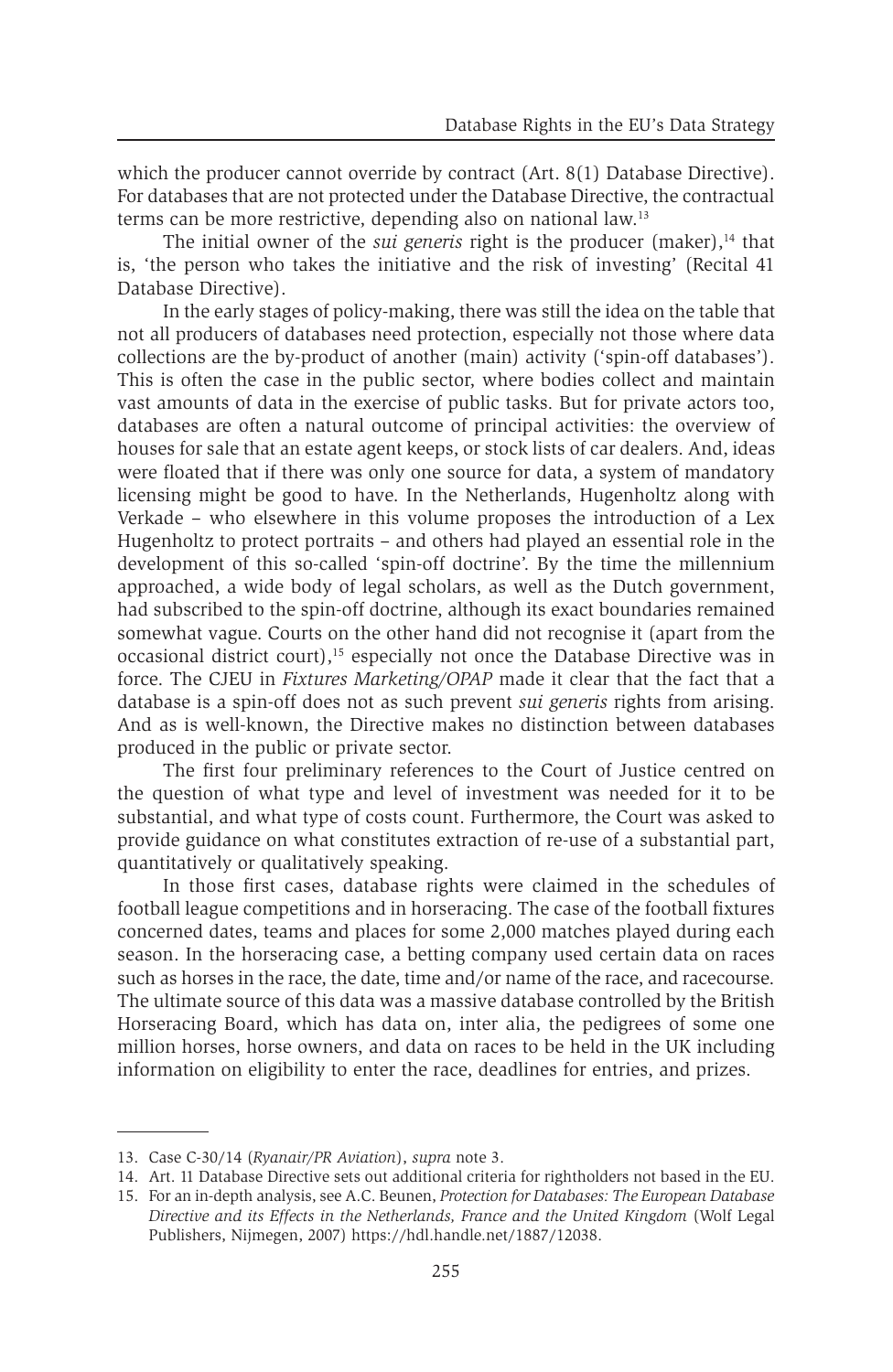On the right kind of investment, the Court considered that

the expression 'investment in … the obtaining … of the contents' of a database must … be understood to refer to the resources used to seek out existing independent materials and collect them in the database, and not to the resources used for the creation as such of independent materials. The purpose of the protection by the *sui generis* right provided for by the directive is to promote the establishment of storage and processing systems for existing information and not the creation of materials capable of being collected subsequently in a database.16

Thus, the resources committed by the football leagues and the British Horse Racing board in creating the competition and race schedules did not count towards the substantial investment, as these went towards the creation of data, not obtaining (collecting) it. In the words of Davison and Hugenholtz: the Court 'discounts investment in collecting data that is indivisibly linked to its creation'.17

Much can be said about the distinction between creation and collection, but as Jacob J. pointed out in *Football Dataco v. Stan James*, 18 this soon turns into metaphysical musings. On the argument that it is the observer who creates data in the act of recording it, for example by measuring ambient temperature, Jacob says: 'The same metaphysicist might also deny that a temperature exists unless and until it is recorded. But he would feel hot in a Turkish bath even without a thermometer' (para. 34).

Suffice to say that for our purposes, the conflict is usually around the use of observable data (that is: pre-existing data) which is recorded in various ways. This was also the type of conflict central to the above-mentioned *Football Dataco* joined cases, which were ultimately decided by the Court of Appeals for England and Wales. To avoid confusion on the many Football Dataco cases: the CJEU judgment in *Football Dataco* v. *Yahoo*! *and others* originated in an earlier English dispute between partly the same parties. The preliminary questions there concerned copyright, not the *sui generis* right. The CJEU judgment in *Football Dataco and others/Sport Radar and others* was given in response to preliminary questions raised on the issue of jurisdiction of English courts to hear claims for infringement of database rights.<sup>19</sup>

In the case before the Court of Appeal, an important point raised by the defendants was that resources spent on obtaining in-game data should not count towards the required substantial investment, because it in fact constituted creation of data. The Court of Appeal rejected this conflation of creating and obtaining. The plaintiff did not create but obtained them by recording *observable* data, investing heavily in doing so. Football Dataco collected part of its data by sending paid persons to record data at live football matches. The person present would report goals, attempts, misses, players involved, cards given, and other

<sup>16.</sup> CJEU C-444/02, *Fixtures Marketing/OPAP*, similar in case C-46/02, *supra* note 2.

<sup>17.</sup> Davison and Hugenholtz, *supra* note 2.

<sup>18.</sup> [2013] EWCA Civ 27, *Football Dataco and others v. Stan James, Sportradar and others.*

<sup>19.</sup> [2011] EWCA Civ 330, *Football Dataco and others v. Sportradar and others*, preliminary questions resulting in CJEU case C-173/11, *supra* note 6.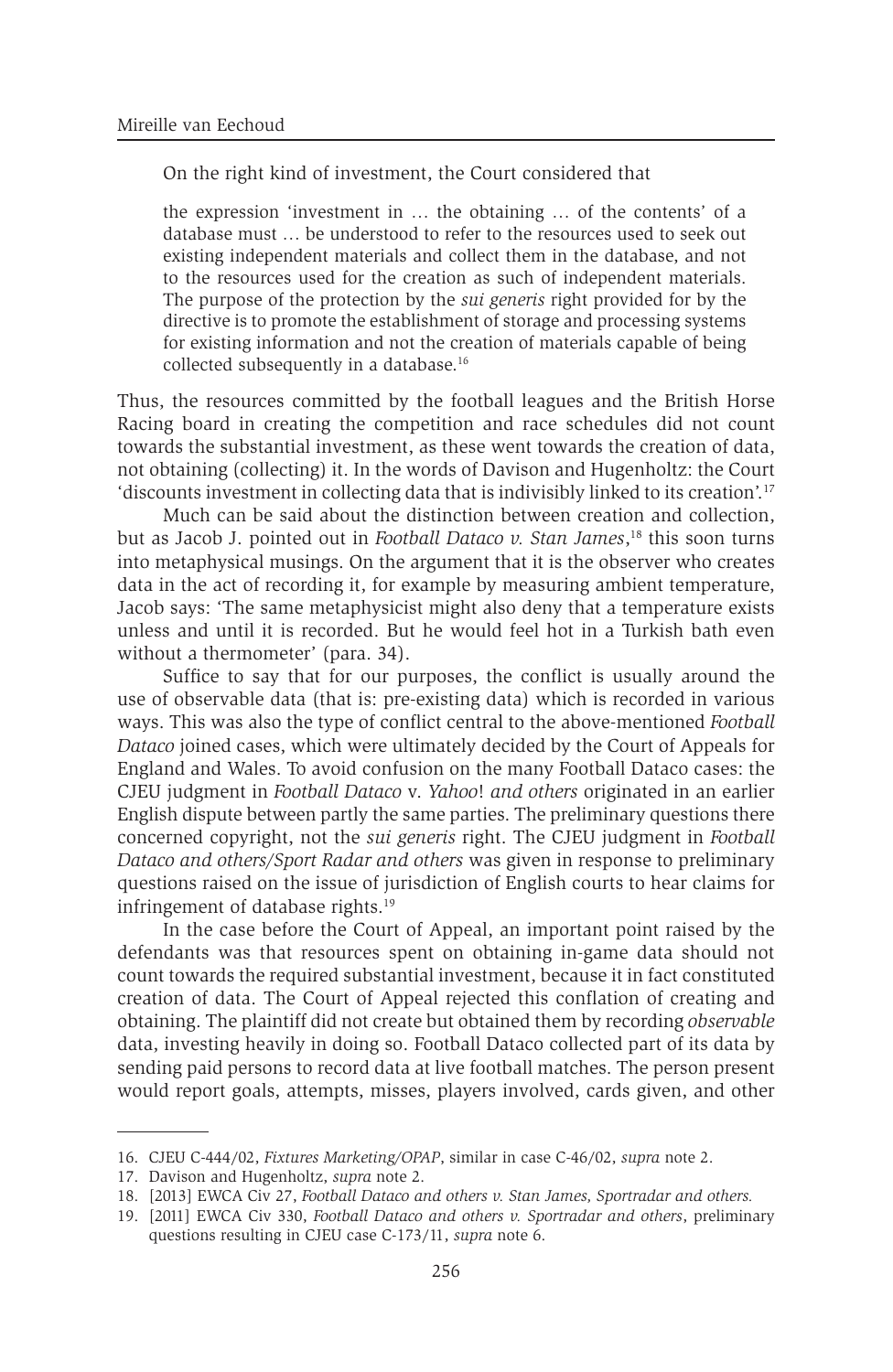observable data to Football Dataco staff during the game via mobile phone. It cost in the region of GBP 600,000 annually to populate this 'Football Live' part of the database. Sportradar has a large database which also contains a section with data on live games. The 'live' data are recorded from live broadcast games, from live streams, or, failing access to such direct sources, from secondary sources including subscribers to Football Live, such as news outlets and sports information programmes. Thus, Sportradar's Live Scores includes live statistics that are extracted at some point from Football Live. Finding there was substantial investment in the production of the database, the next question to be addressed was whether there was 'substantial taking'. Since the volume of data derived from Football Live was not large (i.e. not quantivatively a substantial part), all turned on whether there was qualitatively a substantial taking.

How to determine this, and how to view the connection between substantial investment qualitatively and substantial taking qualitatively? In the *Fixtures* and *BHB* cases the ECJ connected – as Davison and Hugenholtz observed – the criterion of substantial investment needed for a database right to exist, with the substantial taking of the contents of the database for the database producer to be able to successfully invoke infringement of the right. There is qualitatively speaking a substantial taking if the scale of the investment by the producer in the obtaining, verification or presentation of the contents taken by the user is substantial. According to the Court, the intrinsic value of the data is not a relevant factor for determining whether the taking is substantial.20 So the Court looks to what we might call the 'production' value, not the commercial value. In *Football Dataco*, the Court of Appeal found that there was a very significant investment due to the costs of the persons recording and processing the data and the overall set-up, and that Sportradar (indirectly) extracted data on a substantial proportion of the matches in Football Live, therefore taking qualitatively a substantial part.

*Fixtures* and *BHB* were early cases. Recently, on the question of whether there is taking of a substantial part, the CJEU seems to be moving towards a infringement test where it is not just the production value that matters. In the 2021 judgment in *CV-Online Latvia/Melons*, the Court was called upon to yet again explain when there is extraction or re-use, this time with respect to a website with job advertisements, which is crawled by a specialised search engine. The hits are returned as hyperlinks to the source websites, and include the meta-tags (e.g. job title, place of employment) that CV-Online assigns to the advertisements to improve search results. The defendant indexes and copies the content of job advertisement websites on its own server, and provides its users access to their content. The presumption in this case is therefore that there is substantial taking.

<sup>20.</sup> CJEU case C-203/02, *supra* note 2, para. 72. Compare however the CJEU in *Freistaat Bayern/Esterbauer*, where it held that a topographic map is a collection of data (namely, of independent elements) within the meaning of the Database Directive, *because* the elements extracted from the map (position of cycling lanes) *have informative value for the person* (publisher Esterbauer) taking them. This (curious) line of reasoning suggests that the intrinsic value for the user is a relevant factor for determining the existence of a right. That is odd. See M.M.M. Van Eechoud, 'De ontsporing van het begrip databank. Enige bedenkingen bij HvJEU Freistaat Beieren/Verlag Esterbauer', *AMI* (2016), 25–30.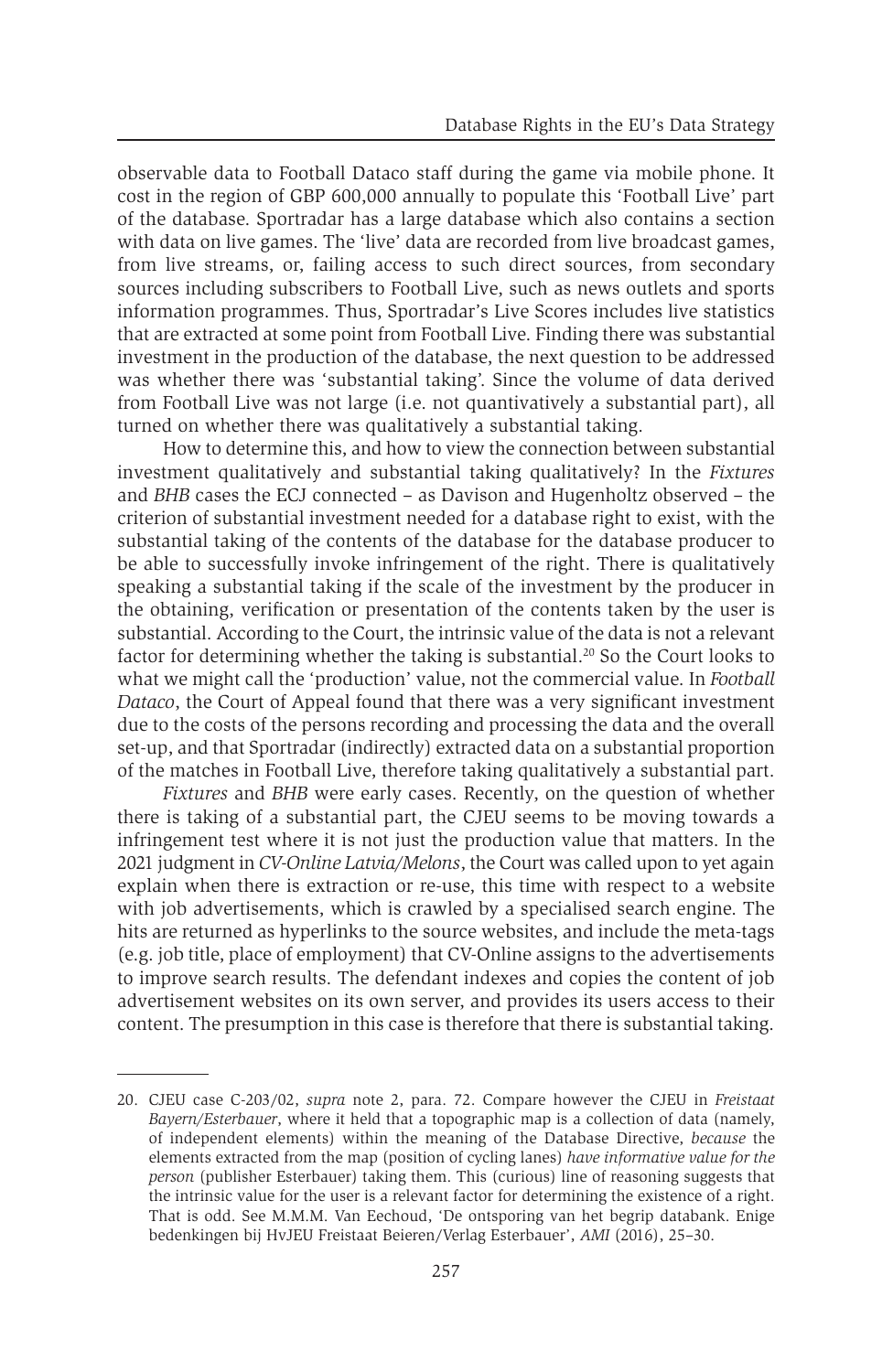Surprisingly however, the judgment allows for the conclusion that there is no *relevant* extraction or re-use, even though the taking was substantial. The Court says

it is necessary to strike a fair balance between, on the one hand, the legitimate interest of the makers of databases in being able to redeem their substantial investment and, on the other hand, that of users and competitors of those makers in having access to the information contained in those databases and the possibility of creating innovative products based on that information [para. 41],

and that

the main criterion for balancing the legitimate interests at stake must be the potential risk to the substantial investment of the maker of the database concerned, namely the risk that that investment may not be redeemed [para.  $44$ ]. $^{21}$ 

Here, the Court seems to introduce an additional harm-based threshold to be met for there to be infringement. This marks a retreat on the CJEU's previous expansive interpretation of the database right. It also complicates the coherent application of the qualitative/quantitative criterion to both investment (required for existence of the right) and extraction/re-use (required for infringement).

Ditching the distinction between quantitive and qualitative substantial taking may show the way out of the muddy waters. If taking a substantive part is judged merely on qualitative standards, that would leave room to consider the effect on the producer's ability to recoup her investment. Surely this is a matter for the legislator to consider in its review of the Database Directive. Another aspect I suggest warrants consideration, is the spin-off doctrine. This, as will be set out next, would be consistent with the idea behind database protection – stimulating the creation of databases by enabling recoupment of the necessary investments – and EU's larger data strategy. It would however not affect rights in sports data.

#### **4. REVISITING THE SPIN-OFF DOCTRINE IN LIGHT OF THE EU DATA STRATEGY**

The EU in its ambition to fuel the 'data economy' is increasingly interested in regulation that promotes the optimal use and sharing of data. Gone are the days when exclusive rights were the go-to solution to grow information markets. To understand the Data Strategy and its (potential) impact on database rights, it helps to have some idea of its constituent parts. The overall ambition is to increase production, demand and use of data and data-enabled products and services.<sup>22</sup>

<sup>21.</sup> CJEU 3 June 2021, case C-762/19, *CV-Online Latvia/Melons*, ECLI:EU:C:2021:434.

<sup>22.</sup> Communication from the Commission to the European Parliament, the Council, the European Economic and Social Committee and the Committee of the Regions, *A European Strategy for Data*, COM/2020/66 final, Brussels 19.2.20.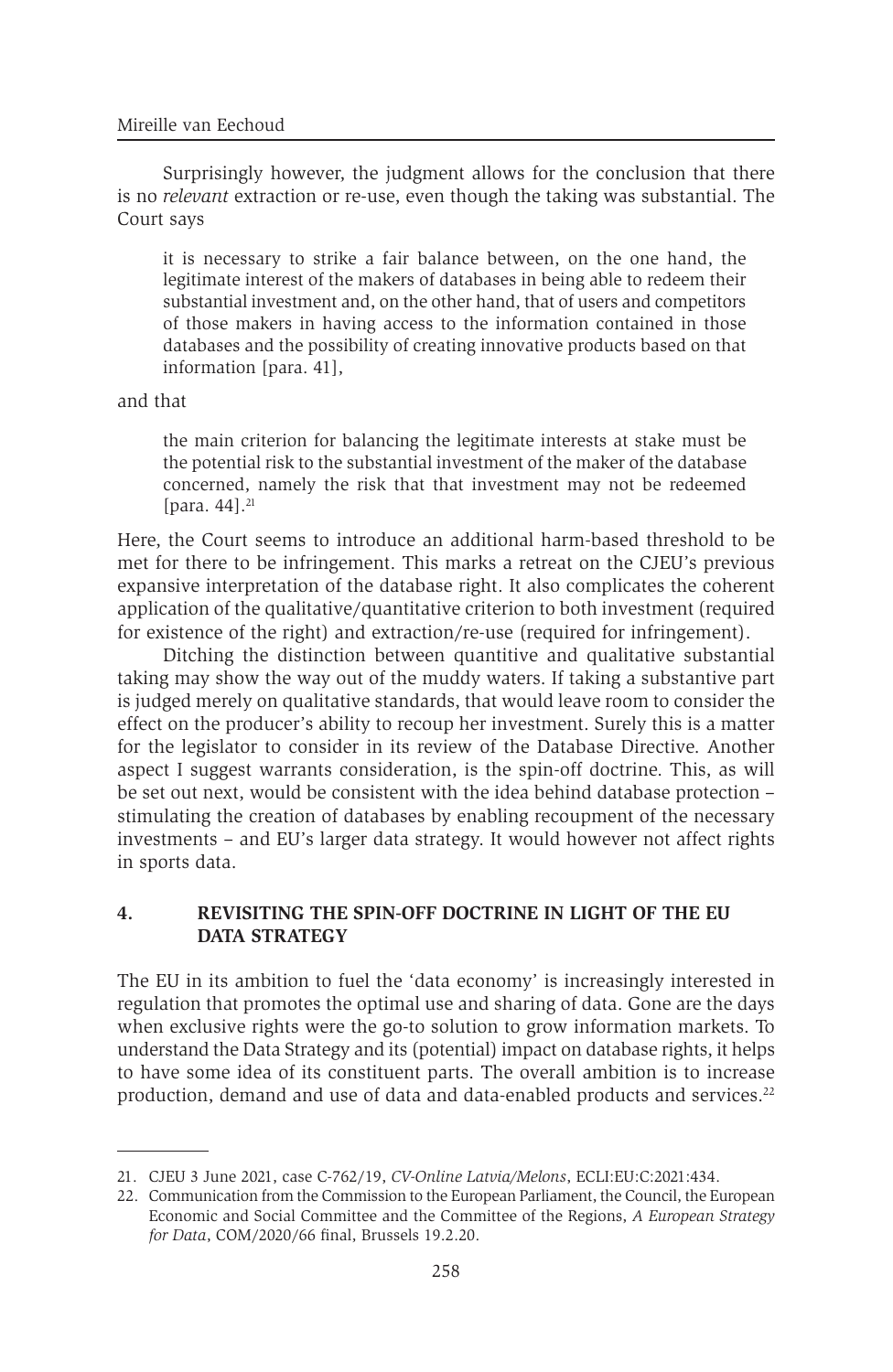In terms of legal instruments, these include the 2016 General Data Protection regulation<sup>23</sup> and other data protection laws, which aim to ensure a high level of protection for data subjects, while enabling the flow of personal data in (and outside) the internal market. Then there is the 2018 Non-Personal Data Regulation, which restricts the imposition of data localisation requirements on public and private actors by Member States and sets out initiatives to promote data portability.<sup>24</sup> Another key component is the 2019 Open Data Directive,<sup>25</sup> formerly known as the Public Sector Information Directive.<sup>26</sup> It applies to databases produced by public sector bodies (including public undertakings) across all levels of Member States' legislative, judicial and administrative branches, including those of cultural heritage institutions and universities. So far, public service broadcasters remain excluded from its scope, partly as a result of successful lobbying, partly because much of their content contains third party intellectual property. Public broadcasters are of course still important sources of sports programmes, but increasingly less so where the most commodified sports are concerned.

The Open Data Directive's rules aim to ensure that public information can be re-used with as few strings attached as possible, and this includes severe limitations on the exercise of their own copyright and database rights. The Open Data Directive's implementation date is 17 July 2021; from this date public sector bodies whose databases fall within the scope of the Open Data Directive are explicitly barred from exercising their *sui generis* database rights.

As a rule, information that is the subject of private sector owned copyright and related rights is left untouched by the Open Data Directive. However, this is set to change with the introduction of the Data Governance Act.<sup>27</sup> The proposal for this regulation takes the Open Data Directive one step further by pushing many public sector bodies whose data are exempt from the scope of the latter, to open up data for maximum re-use nonetheless. This would also apply where third parties own intellectual property rights, although the public sector body would have to ensure it has proper authorisation.<sup>28</sup> Admittedly, the impact on sports data markets of this new regulation would be limited if not absent all together, also because the Data Governance Act would again exempt public service broadcasters. The impact of the proposal's other elements will likely be limited

<sup>23.</sup> Regulation (EU) No. 2016/679 of the European Parliament and of the Council of 27 April 2016 on the protection of natural persons with regard to the processing of personal data and on the free movement of such data ('General Data Protection Regulation'), OJ 2016 L 119/1.

<sup>24.</sup> Regulation (EU) 2018/1807 of the European Parliament and of the Council of 14 November 2018 on a framework for the free flow of non-personal data in the European Union, OJ 2018 L 303/2.

<sup>25.</sup> Directive (EU) 2019/1024 of the European Parliament and of the Council of 20 June 2019 on open data and the re-use of public sector information, OJ 2019, L 172/56.

<sup>26.</sup> Directive 2013/37/EU of the European Parliament and of the Council of 26 June 2013 amending Directive 2003/98/EC on the re-use of public sector information, OJ 2013, L175/1.

<sup>27.</sup> Proposal for a Regulation of the European Parliament and of the Council on European data governance (Data Governance Act), COM/2020/767 final, Brussels 25.11.20.

<sup>28.</sup> M. van Eechoud, 'A Serpent Eating Its Tail: The Database Directive Meets the Open Data Directive', 52(4) *IIC* (2021), 375–378, https://doi.org/10.1007/s40319-021-01049-7.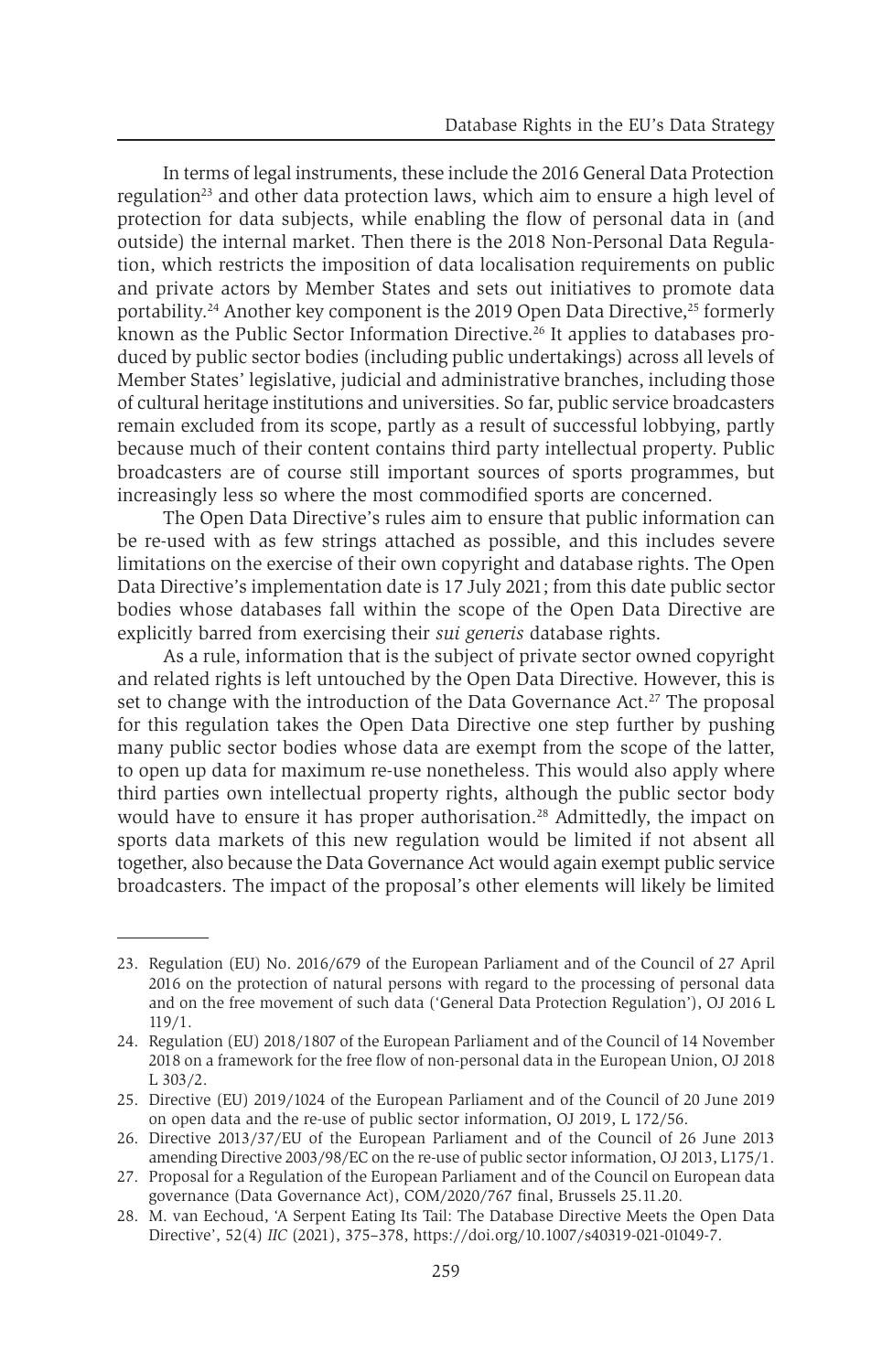as well. One concerns a scheme for (trusted) data intermediaries, the other the recognition of (not for profit) data-altruism initiatives. In a nutshell, service providers that seek to operate as neutral arbiters between businesses seeking to share data (for free or against remuneration) can do so in the future by going through a notification procedure secure the ability to provide their services across Europe without having to meet all kinds of local legal requirements. However, the weight of the obligations – i.e. ensuring users respect intellectual property rights and data protection standards, etc. – seem to be such that one can doubt whether the scheme will be popular. What is more, as long as sports data producers can effectively exercise control over who gets to record 'on field' data, the question is whether there will be a demand for data intermediary services to begin with. The deployment of advanced automated tools for capturing data from live games (broadcast or streamed) by third parties could change the dynamics somewhat. But for most in the value chain, having access to the pipeline controlled by sports producers will still be vital.

Another key element of the Data Governance Act proposal concerns dataaltruism, whereby natural and legal persons share data on a non-commercial basis, especially for general interest purposes. Organisations would be able to register as 'Data Altruism Organisations recognised in the Union' to enhance their attractiveness. Perhaps this could be a vehicle to produce in-game statistics by sports fans watching live games in venues or online, akin to the crowd-sourced mapping of Open Street Map, or the creation of Wikipedia. But here too, the combined power of sports data producers to set conditions for the capture of data would be a barrier.

Overall, my prediction is that the EU Data Strategy will not have a profound impact on sports data markets directly. However, the fact that the mindset of EU policy makers is now so clearly on facilitating the sharing of data, as opposed to subjecting it to exclusive rights, suggests there might be significant indirect effects as a result of the coming revision of the Database Directive. One direction in which the legislator might go is to follow the CJEU's lead in *CV-Online Latvia* and introduce a harm-based criterion where infringement of the *sui generis* right is concerned. Another possibility by which the scope of the *sui generis* right might be reduced is through the introduction of a spinoff criterium, i.e. excluding *sui generis* database rights in data collections or parts of collections that result from a producer's main activities. That would tie in perfectly with the foundational notion of 're-use' as used in the Open Data Directive (not the Database Directive): if data have been produced in the context of a public task and the investment in their production has been made, subsequent use for other purposes should be possible to the maximum extent, without intellectual property rights getting in the way. The logic of this is very similar to that which underlies the spin-off doctrine: if data have been produced already in the course of an organisation's main (or other) activity – like organising a football competition – then it is not necessary to protect that data so that investments can be recouped.

Bernt Hugenholtz would perhaps regard it as poetic justice that of the two instruments that share a common history – the Database Directive and the Open